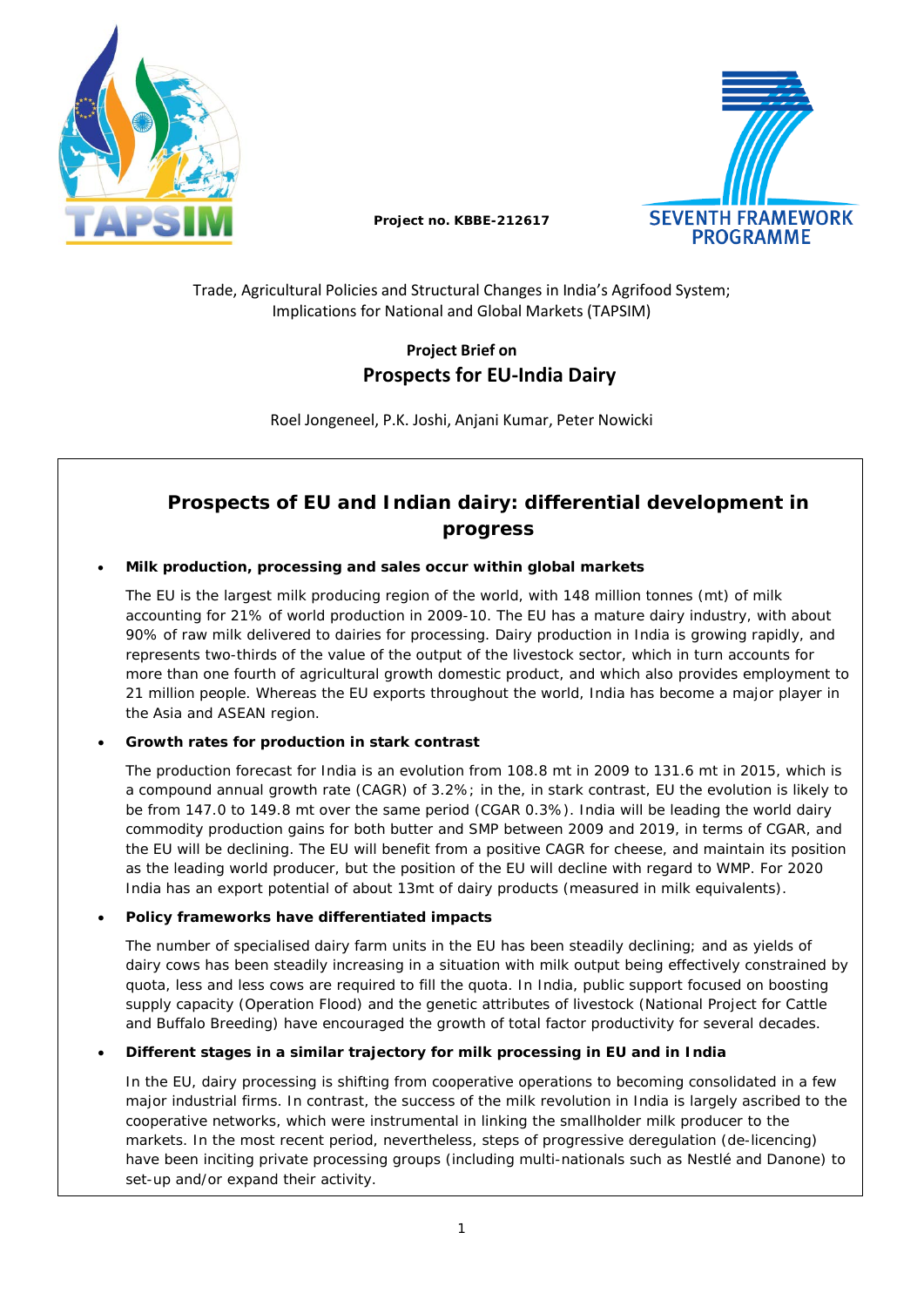### **1. EU and India milk production of milk within their respective mutual and global perspectives**

Milk production in the EU and India occurs within the framework of market forces operating on a global scale. Several animal species are sources for raw milk: in 2009 cow milk accounted for 84% of world production, buffalo milk 13%, goat milk 2.2%, sheep milk 1.3% and camel milk 0.2%, with a total production of 703 million tonnes. The use of different animal species is unevenly different animal species is distributed across the world: in the EU cows are the primary source of raw milk, whereas in India buffaloes provide slightly more than cows (53.4% of the total output in 2009).

Raw milk is converted to a variety of products, the most important being drinking milk in both the EU and in India. The relative amounts of other dairy products, however, depend upon consumers' income and thus preferences and availability of storage facilities, deliveries to dairies and commercial structures for processing. In this respect, the EU and India have quite contrasting situations, as will be elaborated hereunder.

The contrast begins with the dynamism of their respective dairy production projections: the production forecast for India is an evolution from 108.8 mln t in 2009 to 131.6 mln t in 2015, which is a compound annual growth rate (CAGR) of 3.2%; in stark contrast, EU the evolution is likely to be from 147.0 to 149.8 mt over the same period (CGAR 0.3%). India will be leading the world dairy commodity production gains for both butter and SMP between 2009 and 2019, in terms of CGAR, and the EU will be declining. The EU will benefit from a positive CAGR for cheese, and maintain its position as the leading world producer, but the position of the EU will decline with regard to whole milk powder, and the forecast is that by 2019 it will produce only a third of that produced by the world leader, which will be China. India is not a major player in either of these commodity markets.

The EU has a mature dairy industry, with about 90% of raw milk delivered to dairies for processing; the percentage is somewhat less in the new Member States (in Eastern Europe) where a significant proportion of raw milk is still consumed on the farm. Ownership of dairy plants varies across the MS. In some farmer-owned cooperatives dominate processing of milk, while in others private companies take up the highest share. Distinct 'national' markets were once the norm – now

there is more cross-border ownership of farms and processing facilities.





The Indian dairy industry is undergoing rapid structural evolution, wherein the general basis is a low level of milk processing (25% of raw milk) and wherein nearly half of the milk produced is retained for household consumption, and less than one fifth of the milk passes through organized players (cooperatives and private players) and more than two thirds is handled by the traditional sector. This situation has to be considered in the perspective of an enormous increase in milk production since 1970, in which the CAGR reached a peak of around 6% in 1986- 87, thanks to a concerted national effort to encourage and to organise production, Operation Flood, specifically through producers' cooperatives. Investments were made to strengthen the national milk grid in order to ensure a stable supply of milk to the consumers all through the year, with sufficiently attractive prices to the milk producers. Even in spite of strong population growth, per capita availability of milk doubled in the second half of the  $20<sup>th</sup>$  century.

## **2. Dairy developments in the EU**

The EU is the largest milk producer of the world, with 148 million tonnes of milk accounting for 21% of world production in 2009. With the quota system introduced in 1984, the EU has effectively stabilised milk production of the Member States. Whereas global production has been increasing steadily, the share of the EU has declined (see Figure 1).

Dairy farming is structured differently from Member State to Member State. Farm and dairy herd sizes vary enormously, as do yields (particularly following the May 2004 EU enlargement that brought ten new Member States into the EU). However, as the dairy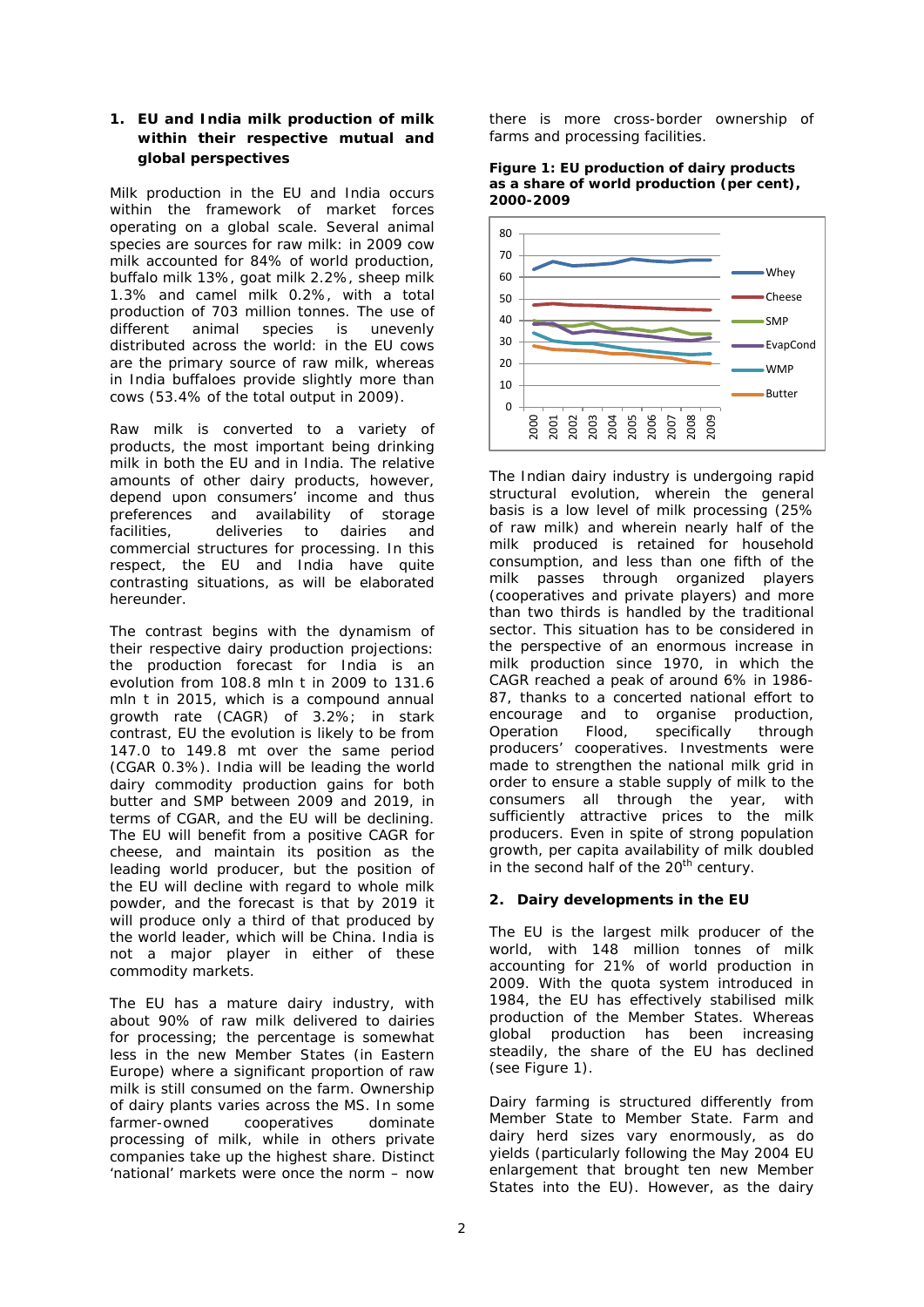sector develops throughout the EU, so variations in yield and other technical factors are being reduced – less developed dairy producers are rapidly catching up with those who had restructured and modernised first. There is no 'typical' European dairy cow breed, though the Friesian-Holstein is the most prevalent.

The number of specialised dairy farm units has been steadily declining; and as yields of dairy cows has been steadily increasing in a situation with milk output being effectively constrained by quota, less and less cows are required to fill the quota. There were 30 million dairy cows within the EU in 2000 and 23 million in 2010 (statistics from all states now a part of the EU-27 combined).

In terms of technical attributes of dairy farming, costs of production in the EU-15 have varied more with regard to external factors than with regard to specific and non-specific costs<sup>[1](#page-2-0)</sup> on-farm; in the EU-10 all types of costs have progressively increased since adhesion, but are not yet at the level of the EU-15 (with about a 20% difference in 2007, the most recent year in the time series available).

The costs associated with external factors for the EU-15 were on average €40/t, while in the EU-10 and EU-02 it was about half as large. The higher costs in the EU-15 are related to a relative increase in dependence on external factors, which is related to its large farm scale. Of the costs associated with the primary production, labour is an important item. The imputed family factor costs (family owned capital and family labour) in the EU-15 for the average dairy farm significantly declined over the period 2000-2007 (-26%), decreasing from €113.1/t to €83.9/t (the annual decline is €4.37/ tonne). This is related to the increase in farm scale. In contrast, the imputed family costs in the EU-10 over the period 2004-2007 increased by 28%, from €53.9/t to €68.7/t (an annual increase of  $€4.82/t$ ). The level of imputed family factor costs per unit of milk in EU-15 and EU-10 quickly converge over time.

The annual amount of milk deliveries to dairies in the EU is rather stable. Whereas protein content of milk is rather constant and uniform throughout the EU, this does not hold for fat. The fat content in the EU-15 is about

j

2% higher than in the EU-12. EU-15 production and consumption of drinking milk are rather stable. In the New Member States (EU-10 and EU-2), however, production and consumption have grown. The proportion of output of butter to that of drinking milk varies across Member State. Production of SMP is declining over time. This most likely reflects the shift in product mix, with the production of cheese expanding relative to that of butter and SMP. WMP production tends to decline, although production quantities fluctuate over years. This also reflects the relative increase in demand for high value added products (e.g. cheeses).

There are currently around 5000 dairy processors in the EU, of which about 55% is categorized as being small-sized (volume of raw milk processed less or equal to 5,000 t per annum) processors, 26% as mediumsized (volume of raw milk processed between 5,001 and 100,000 t), and 18% as large sized (volume of raw milk processed, 100,001 t or more). The degree of concentration shows a clear tendency to increase over time, indicating a continuous process of change towards consolidation.

In 14 out of the 27 EU Member States, over 50% of the milk is processed under cooperative arrangements. In many of the new MS, however, the role of cooperatives is limited. The biggest European milk processors were in 2009 among the top 20 biggest milk processors worldwide and covered 7% of the world production.

Because of the EU's Common Agricultural Policy (CAP) reforms, several of its agricultural sectors have become more competitive. However, the EU dairy sector is still not competitive at world market prices, although the recent and forthcoming EU dairy policy changes (transition from price support to a safety net provision, quota abolition) are increasing the market orientation of the EU dairy sector. The EU generally maintains relatively high import tariffs on dairy products in order to sustain the EU market price. There are only minimal imports at full tariff. Many of the EU's trading partners, however, benefit from special import arrangements – known as Tariff Rate Quotas (TRQs) – whereby imports can come in at lower tariffs. Some of the TRQs are specific to particular exporting countries; others are open to all under the most-favoured nation (MFN) system. TRQs are established for powders (SMP, WMP), different cheese types and butter. They are not always filled (i.e. fully utilised).

Projection for the period up to 2020 estimate that the rate of increase in milk production

<span id="page-2-0"></span><sup>1</sup> Non-specific costs include those associated with machinery, building upkeep, energy (fuel, electricity), contract work, taxes (excluding milk super-levy) and other direct inputs (including water and insurance on farm buildings). Non-specific costs are relatively stable over time, and not considered to be influenced by domestic agricultural, or external trade, policy measures.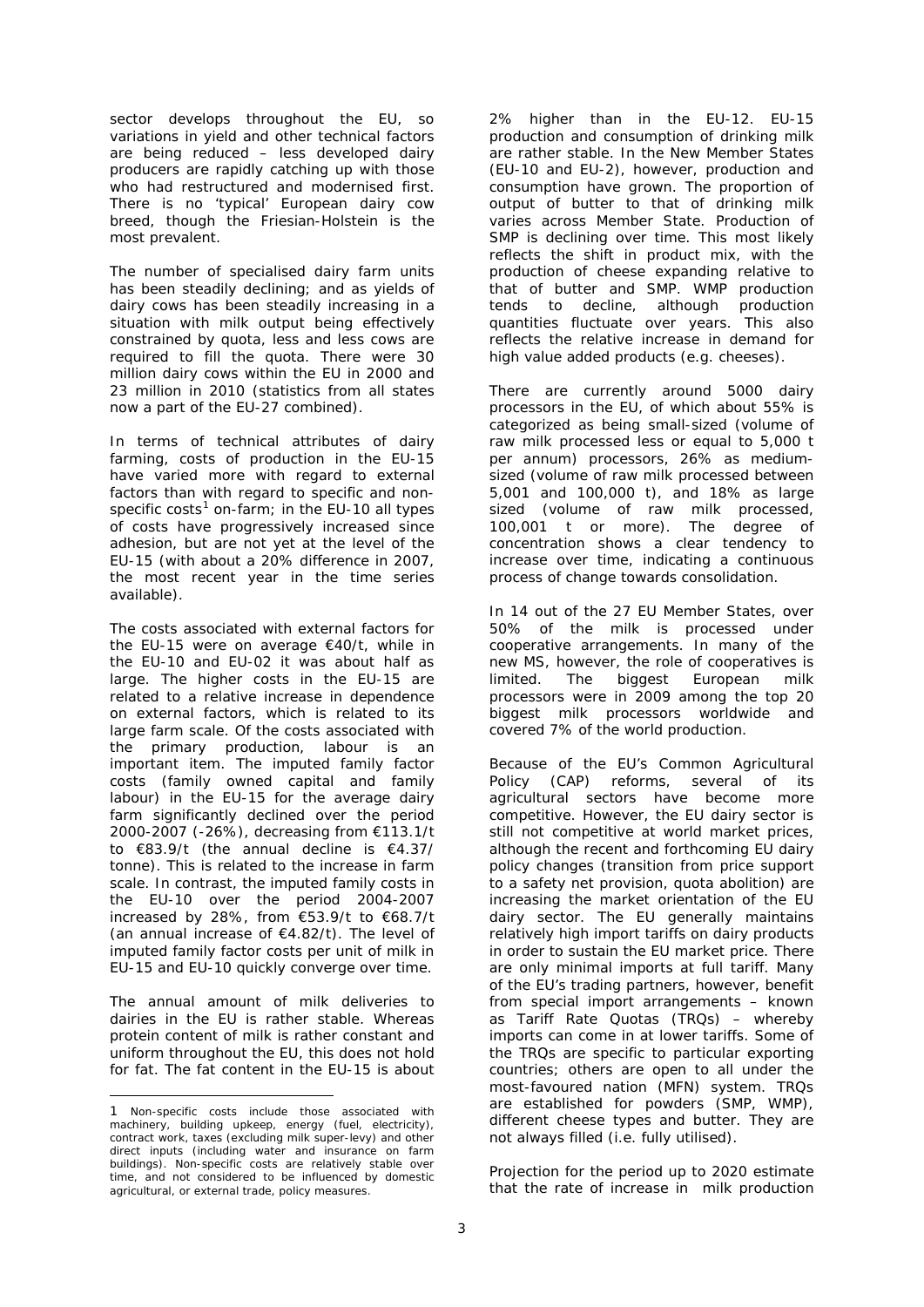will be rather moderate. With EU-27 milk production projected to exceed the 2009 level by less than 4%. Milk deliveries would increase by a slightly higher rate (of almost 5%), the difference being due to the gradually declining on-farm consumption in the EU. The quota abolition is expected to lead to a very modest reaction of EU-27 milk deliveries at the end of the quota regime in 2015. Production of fresh dairy products (including drinking milk, cream, yoghurts, etc.) is projected to increase by 8% (from 2009 to 2020); cheese output is depicted to grow by about 10%. Prospects for cheese exports are favourable despite the strengthening of the euro, with the EU maintaining a steady share in global cheese exports above 30%.

### **3. Dairy developments in India**

Livestock is an important subsector of agriculture in India; it accounts for more than one fourth of agricultural gross domestic product (2008-09); it provides employment to 21 million people, the majority being landless labourers, as well as marginal and small farmers. The livestock sector has been growing at faster rate than the crop sector and its contribution to agricultural economy has been increasing over time. As a key part of the livestock sector, India's dairy industry is largely traditional, local and informal. Smallholders, along with landless agricultural workers, dominate milk production. About 80% of raw milk comes from farms having only 2 to 5 cows/buffaloes.

Milk and milk products accounts for more than two thirds of the value of output of livestock products (Figure 2). Milk production in India increased from 17 million tonnes in 1950-51 to 116.2 million tonnes in 2010-11, and also per capita availability of milk increased from 124 grams per day to 263 grams per day during the above period. India emerged as the largest milk producing country in 1998 with a production of 74.1 million tonnes, overtaking the USA, and has continued to maintain its position. Among<br>livestock commodities, milk and milk livestock commodities, milk and milk products are an important part of the Indian diet. The demand for milk and milk products has increased: their share in monthly per capita expenditure increased from 11.5 per cent in 1983 to 14.9 per cent in 2007-08 in rural areas and from 15.7 per cent to 18.4 per cent in urban areas during the same period.

<span id="page-3-0"></span>Indian milk animals are historically low producing. Productivity of cattle in terms of milk yield is about half of the global average. The milk yield varies across breeds and

species and also across states. As expected buffaloes have a higher productivity as compared to indigenous cows, but crossbred cows score over both in milk yield. The milk yield of crossbred cattle, buffalo and nondescript cattle at national level were 6.9 kg/day, 4.6 kg/day and 2.1 kg/day respectively.

#### **Figure 2: Share of value of output of livestock by commodities in India**



*Source:* NAS, CSO, GoI, 2010

The increase in raw milk production is intricately linked to the improvement of the genetic attributes of the livestock, with breeding programmes carried out for both the milk cows and the buffaloes; the Government of India initiated the National Project for Cattle and Buffalo Breeding (NPCBB) in October 2000 to strengthen the coverage and efficacy of breeding services<sup>[2](#page-3-0)</sup>.

The improvement for cows has therefore been by crossbreeding of cattle races, and the share of crossbred cows increased from 5 per cent to 27 per cent during the period 1982 to 2007. The improvement of the buffalo stock was largely through the enlargement of the population of particularly productive races in substitution for other indigenous buffalo types. The development of the buffalo population in general has been actively encouraged, and the share of this animal among other bovine species has increased from 22 per cent in 1951 to 35 per cent in 2007. As a result, buffalo milk accounted for 55 per cent of the increased milk production and improvement in yield contributed to 41 per cent of this increase.

The demand for milk and milk products is projected to increase from 116 million t in

 <sup>2</sup> In 2010, the government and the National Dairy Development Board have drawn up a National Dairy Plan amounting an investment of about USD 378 million and aimed at nearly doubling India's milk production by 2020.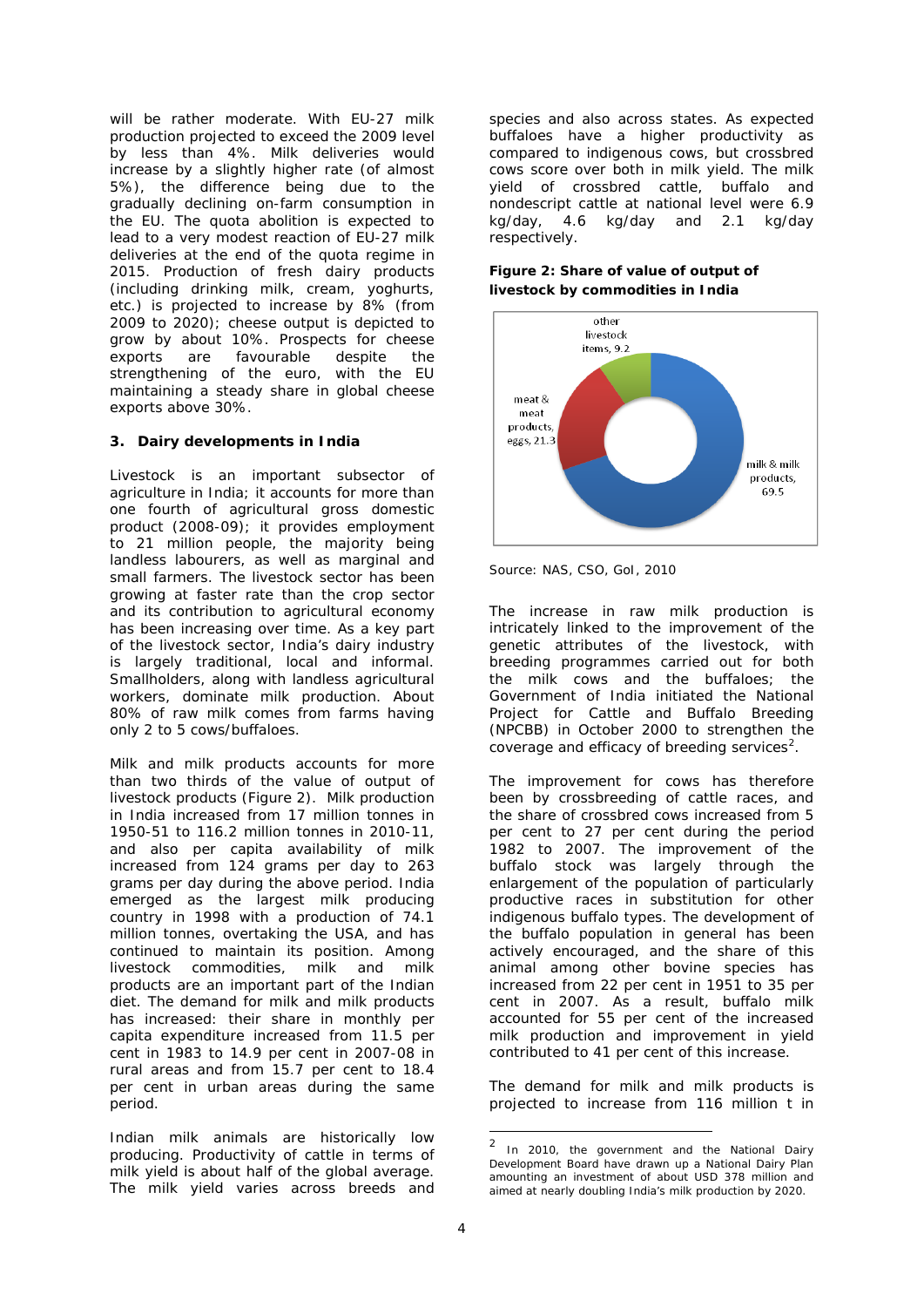2010 to about 140 mt. by 2020, thereby exerting pressure on boosting supply capacity even further than the enormous increase already achieved though Operation Flood from 1970 to 1996. It is important to keep in mind that total production of raw milk has been increasing steadily since 1970, and the rate of increase in production has improved further since 1980; this has obviously been mirrored in a corresponding increase in per capita milk availability, growing faster than the increase in population (Figure 3). Milk production in 2009-10 was 116 mt and increased to nearly 122 mt in 20010-11. The projected milk supply for 2020 is about 155 mt. For that year India has an estimated trade potential to export about 13 mt. of dairy products (m.e.)

#### **Figure 3: Production and availability of milk in India**



*Source:* BAHS (various issues)

The increase in the production of milk products comes in the first instance from increased raw milk production, but in the second instance from the improvement in the capacity to process the milk. There are three aspects to this improvement: first, organisational, through the encouragement of farmers' cooperatives; second, technical, through the focus on investments in processing equipment; third, fiscal, in the most recent period, with deregulation (delicencing) inciting private processing groups (including multi-nationals such as Nestlé and Danone) to set-up and/or expand their activity.

The rapid growth in production and productivity of dairy animals could be attributed to adoption of technological change (including breeding programmes), better feeding and improvement in animal healthcare facilities. Total factor productivity grew at an accelerated rate after 1970-71 (1.4%/year). Cost of production as related to competitiveness is on a similar level with the EU when comparing large farms (0.27€/kg vs. 0.29€/kg of raw milk). Appropriate education and capacity development enable farmers to take advantage of emerging technologies and thus helps in raising milk productivity. A significant positive association between milk productivity and literacy suggests that education plays an important role in increasing milk yield, indicating the need for greater emphasis on human resource development as a means for enhancing the multiplier effect of a technology-led development of the Indian dairy sector.

The success of the milk revolution in India is largely ascribed to the cooperative networks, which were instrumental in linking the smallholder milk producer to the markets. However it must be noted that developing dairy cooperatives had the support of the government in funnelling international government in funnelling international assistance and also protecting the cooperatives against market competition. This approach helped in establishing the cooperatives and thereby securing the livelihoods of millions of milk producers across the country. Alongside of the cooperatives, several private players, big or small, domestic or multinational, have entered the Indian dairy market, and it is predicted that these players have already outnumbered the cooperatives and instil greater competition in the Indian milk market. While India has a huge domestic demand to meet, it has also been exporting to neighbouring countries where food safety is not as a big issue as it is in the case of developed countries.

Economic development as a whole in India since 1991 has been related to a restructuring of the economy, in which liberalisation of trade has been a key element in stimulating the dairy sector through export growth. Exports of milk and milk products from India were earlier totally prohibited, but later on the exports of milk, baby milk and sterilized milk were permissible, subject to the licensing requirements. The export of powdered milk, prohibited earlier, was channelled through a regulatory agency, but was subsequently liberalised. Restrictions on butter exports had been similar to those for powdered milk but restrictions were removed